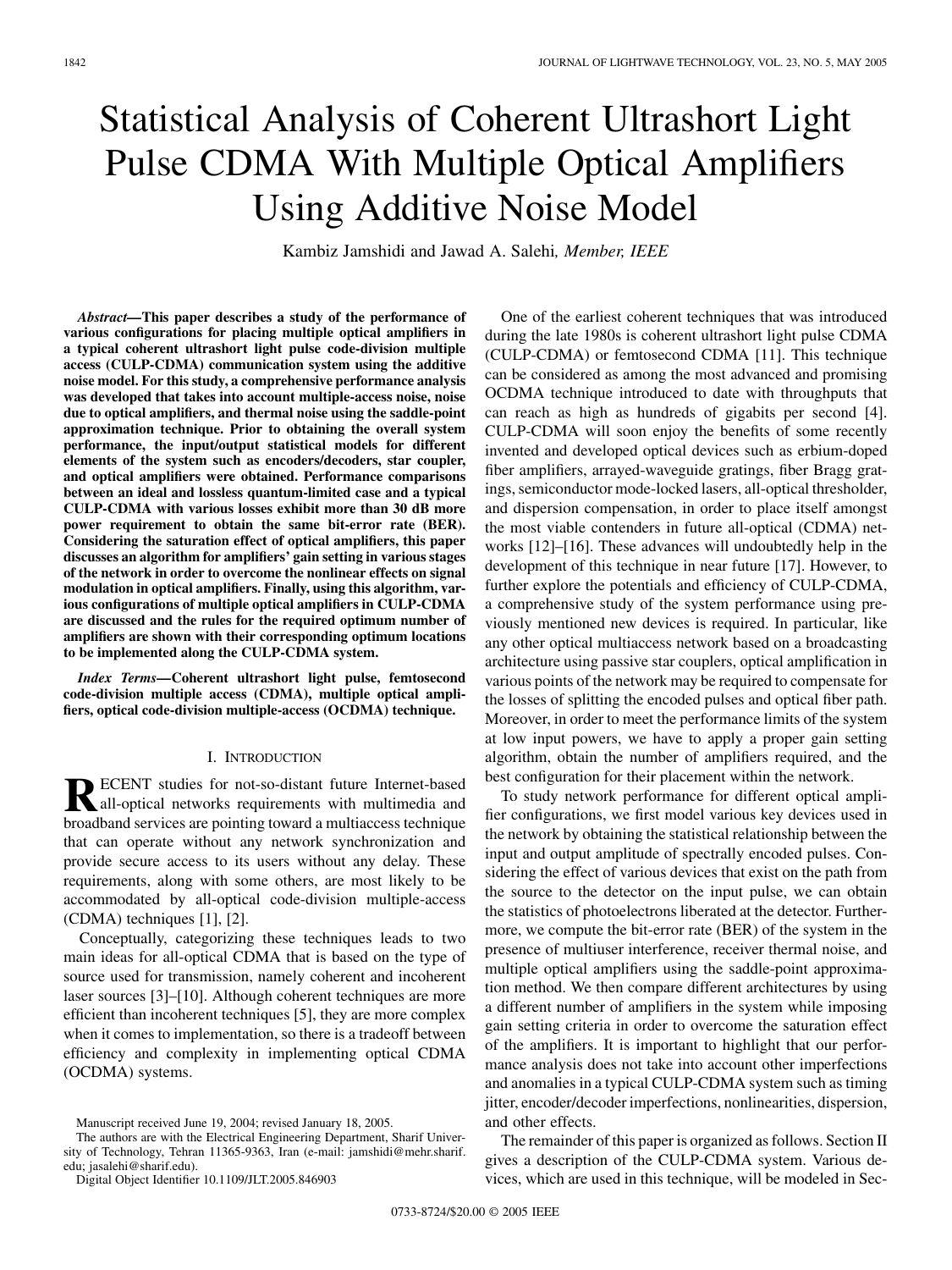

Fig. 1. Typical block diagram of a lossless CULP-CDMA system.

tion III. In Section IV analysis of the system for different amplifiers configurations will be presented, and the probability of error will be obtained. In Section V, numerical evaluation of the system performance for different structures will be given. We conclude the paper in Section VI.

#### II. SYSTEM DESCRIPTION

Fig. 1 shows a typical lossless CULP-CDMA system. To encode the coherent pulse, the initial pulse spectrum is multiplied by a spectral phase code, which consists of  $N_0 = 2N + 1$  equal nonoverlapping frequency chips, where the value of frequency chips can be either  $-1$  or 1. For this system, the electric field of the  $m$ th transmitted signal is approximately expressed as [[4\]](#page-9-0)

$$
E_m(t) = \sum_{k=-\infty}^{\infty} d_k^{(m)} V_m(t - kT_b)
$$
 (1)

where  $-T/2 < t < T/2, d_k^{(m)} \in \{0,1\}$  is the *k*th time slot data bit of the  $m$ th transmitted signal for binary ON–OFF keying (OOK) data source, and  $V_m(t)$  is the encoded light pulse, which can be written as

$$
V_m(t) = \frac{\sqrt{P_0}}{N_0} \sum_{n=-N}^{N} \exp\left(-j\left(n\Omega t + \phi_n^{(m)}\right)\right) \tag{2}
$$

where  $P_0$  is the peak power of the ultrashort light pulse and  $\phi_n^{(m)} \in \{0, \pi\}$  denotes the *n*th code element of the *m*th user's transmitted signal. In the above equation,  $\Omega = 2\pi/T$  is the width of the frequency chip and  $T$  is the duration of the transmitted pulse. For typical code values of  $-1$  and 1, which corresponds to the phase values  $\pi$  and 0, respectively, we can choose maximal length shift register sequences, i.e.,  $m$ -sequences, to encode the input light. It can be shown that for this case the optimum performance of the system will be achieved [\[4](#page-9-0)].

In this system, different users are assumed to be asynchronous, so the code-dependent part of the encoded light pulse with the initial transmission time  $t'$  can be written as [\[4](#page-9-0)]

$$
V(t - t') = \alpha_x(t - t') - j\alpha_y(t - t')
$$
 (3)

where t' is defined on the interval  $(-T_b/2 < t < T_b/2)$  and  $T_b$ is the bit period. In general, the period of data source  $T_b$  may be longer than the encoded pulse duration  $T$ , so a parameter  $K$  is defined to represent their ratio, i.e.,  $K = T_b/T$ . In (3),  $\alpha_x(t)$  and  $\alpha_{\nu}(t)$  are the real and imaginary parts of  $V(t)$  and are defined as [[4\]](#page-9-0)

$$
\alpha_x(t - t') = \frac{\sqrt{P_0}}{N_0} \sum_{n = -N}^{N} \cos(n\Omega(t - t') + \phi_n + \theta)
$$
 (4)

$$
\alpha_y(t - t') = \frac{\sqrt{P_0}}{N_0} \sum_{n = -N}^{N} \sin(n\Omega(t - t') + \phi_n + \theta). \tag{5}
$$

Here,  $\theta$  is the initial phase of the encoded signal and is defined on the interval  $(-\pi, \pi)$ . By choosing a random sequence (equal probability for  $\varphi_n = 0$  and  $\varphi_n = \pi$ ) for the code elements and assuming that  $\theta$  and  $t'$  are uniformly distributed over their corresponding intervals,  $\alpha_x(t-t')$  and  $\alpha_y(t-t')$  can be modeled as a Gaussian process with the following joint probability density function (pdf) [[4\]](#page-9-0):

$$
P_{\alpha_x \alpha_y}(\alpha_x, \alpha_y, t) = \frac{1}{\pi (P_0/N_0)} \exp \left\{ -\frac{(\alpha_x^2 + \alpha_y^2)}{P_0/N_0} \right\},
$$
  
  $N_0 \gg 1.$  (6)

This equation shows that  $\alpha_x(t - t')$  and  $\alpha_y(t - t')$ , the real and imaginary parts of the encoded signal, are statistically independent. Hence, the intensity of the light pulse has negative exponential probability density function [[4\]](#page-9-0) and the encoded light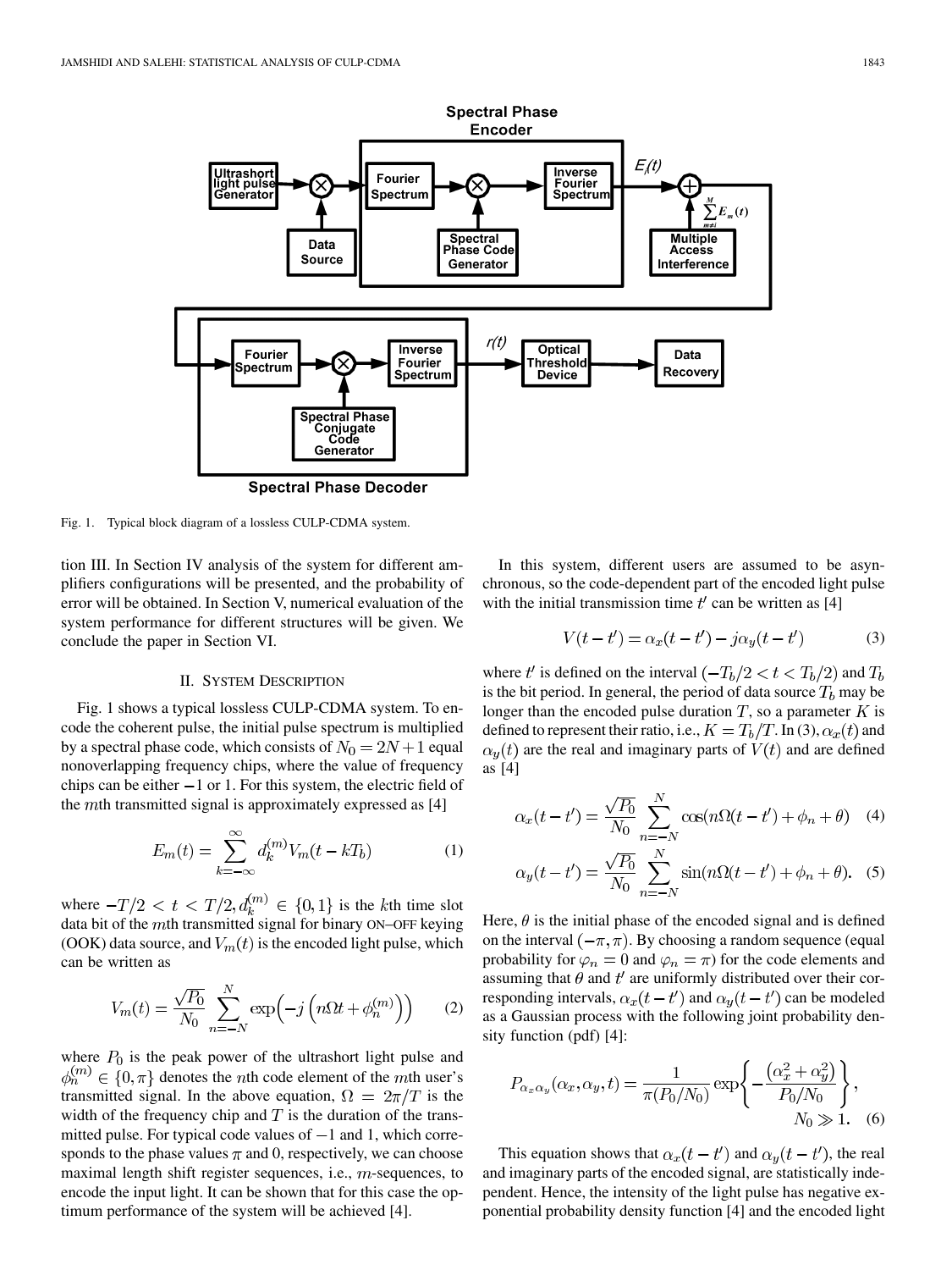pulse appears to be a random light when receiver has no knowledge of the code, time of transmission, and its initial phase [[4\]](#page-9-0).

The decoder for the  $m$ th receiver is similar to the  $m$ th transmitter's encoder, with a phase code that is complex conjugate of the transmitter code such that the  $m$ th decoder reconstructs the initial  $m$ th input light pulse. This decoder is not sensitive to the output of other encoders as long as their codes are not complex conjugate pair. Therefore, the intensity of the improperly decoded light pulse remains as a random light with a negative exponential function. The electric field of the output of the  $i$ th decoder is [\[4\]](#page-9-0)

$$
r(t) = E_{ii}(t) + \sum_{m \neq i}^{M} E_{mi}(t - t'_{mi})
$$
 (7)

where M is the number of users. From (7),  $r(t)$  can be written as the sum of two terms: the first term represents the properly decoded signal  $E_{ii}(t)$  for the coherent input pulse, and the second term consists of improperly decoded pulses (multiple-access interference)  $\sum_{m\neq i}^{M} E_{mi}(t-t'_{mi})$ , which arises from other users' signal. In [[4\]](#page-9-0), it was shown that the statistics of the second term can well be approximated by two-dimensional Gaussian distribution.

## III. DEVICE MODELING

To analyze the performance of CULP-CDMA system with multiple optical amplifiers, we first need to obtain the pdf of the detected pulse. However, before we begin to obtain the pdf of the detected pulse, we begin by characterizing various optical devices used in CULP-CDMA system by obtaining their statistical input/output relationship.

## *A. Encoder/Decoder*

To consider the effect of the encoder on the incident noise due to an optical amplifier, we first note that the relationship between power spectral densities at the input  $(n(t))$  and output  $(n'(t))$  of a system with frequency response equal to  $G(f)$  can be written as

$$
\Phi_{n'n'}(f) = \Phi_{nn}(f)|G(f)|^2\tag{8}
$$

where  $\Phi_{nn}(f)$  is the power spectral density of the input noise and  $\Phi_{n'n'}(f)$  is the power spectral density of the output noise. Since the code elements of the encoder accept values  $-1$  and 1, the amplitude of the encoder's frequency response  $|G(f)|$  is 1. This is valid for an ideal encoder. In general, the encoders are lossy elements with a loss equal to  $\sqrt{L}$ , i.e.,  $|G(f)| = \sqrt{L}$ . If the variance of a random Gaussian light at the input of encoder is equal to  $N_{\text{in}}$  then the power spectral density of the output noise can be expressed as

$$
\Phi_{n'n'}(f) = \Phi_{nn}(f)|G(f)|^2 = LN_{\text{in}}.\tag{9}
$$

In general, the decoder affects each part of the received signal  $r(t)$  in (7) separately and independently. The pulse of the kth transmitter, after passing through the  $k$ th decoder is decoded correctly and is converted back to the original coherent light pulse. The pulses of the other transmitters remain as pseudorandom noise with the same statistics as described in (6), [[4\]](#page-9-0).



Fig. 2. Typical  $M \times M$  star coupler:  $u_i(t) = (1/\sqrt{M}) \sum_{k=1}^{M} e^{j\phi_{ik}} w_k(t)$ .

The frequency response of the encoder and decoder are the same so the effect of the decoder on the amplifier's noise is similar to the effect of the encoder.

## *B. Star Coupler*

An ideal star coupler combines the input fields of its input ports and divides each field equally among the output ports. Assume an  $M \times M$  all-optical star coupler as in Fig. 2. Then, the input/output field amplitude relation can be written as [[18\]](#page-9-0)

$$
u_i(t) = \frac{1}{\sqrt{M}} \sum_{k=1}^{M} e^{j\phi_{ik}} w_k(t)
$$
 (10)

where  $u_i(t)$  is the sum of the input fields of the star coupler at its *i*th output port and  $w_k(t)$  is the kth input port signal to the star coupler and  $\phi_{ik}$  is the phase shift from kth input port to *i*th output port. We can obtain the variance of the output field versus that of the input fields of a star coupler as

$$
\text{var}\{u_i(t)\} = \frac{1}{M} \sum_{k=1}^{M} \text{var}\{w_k(t)\}.
$$
 (11)

As it is seen in the above equation, the variance of the output signal is equal to the sum of the variances of the input signals. This is due to the independence of the input signals.

#### IV. PERFORMANCE ANALYSIS

Fig. 3 shows the block diagram of a typical CULP-CDMA system with multiple optical amplifiers. We analyze the performance of the system first by computing the effect of each user on the statistics of the output signal and second by obtaining the total statistics of the output signal.

In the following equations, it is assumed that  $L_1$  and  $L_3$  are losses due to encoder and decoder, and  $L_2$  is the power loss of the optical fiber path. In addition,  $G_i$  is the gain of the *i*th amplifier, and  $M$  is the total number of users.

Using the results that were obtained in previous sections, and considering that the variance of the output of an amplifier is equal to the variance of the amplified input signal plus the intrinsic variance due to the amplifier itself, then the output of the second amplifier can be shown to be

$$
w_i(t) = (\sqrt{G_1 G_2 L_1}) E_i(t) + X_i(t)
$$
 (12)

where  $E_i(t)$  is the electric field of the *i*th transmitter as defined in (1), and  $X_i(t)$  is the noise of the *i*th signal before entering the star coupler with a variance equal to

$$
var(X_i(t)) = n_{sp}(G_1 - 1)L_1G_2 + n_{sp}(G_2 - 1)
$$
 (13)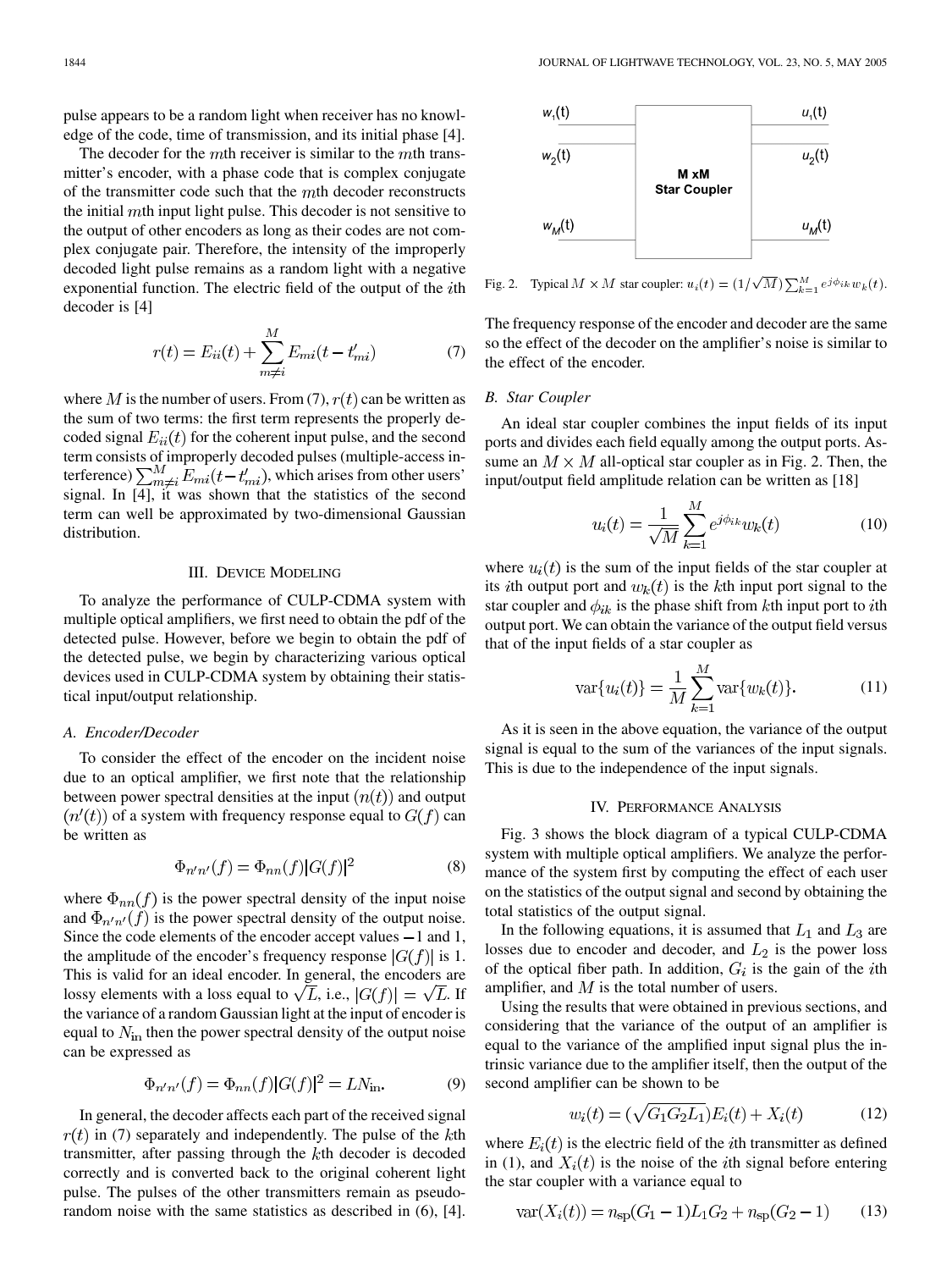

Fig. 3. System model representation for CULP-CDMA system with multiple optical amplifiers.

where  $n_{\rm sp}$  is the spontaneous emission factor of the amplifier. The above variance is due to the noise of the first amplifier passing through the encoder  $(L_1)$  and the second amplifier, plus the additive intrinsic noise due to the second amplifier. According to (10) and (11) and considering the fact that the noise of each amplifier is independent of other amplifiers' noise, we can write the *i*th output of star coupler versus the input pulses as

$$
u_i(t) = (\sqrt{G_1 G_2 L_1/M}) \sum_{k=1}^{M} E_k(t) + Q_1(t). \tag{14}
$$

Here,  $Q_1(t) = (1/\sqrt{M}) \sum_{i=1}^{M} X_i(t)$  is the noise of the signal after passing through the star coupler with variance equal to

$$
var(Q_1(t)) = n_{sp}(G_1 - 1)L_1G_2 + n_{sp}(G_2 - 1).
$$
 (15)

Note that the variance of the total amplifiers' noise (amplifier 1 and 2), (15), at each output port of the star coupler is equal to the input noise variance at each input port, (13). According to the input/ouput relation of amplifiers, one can write the input to the  $i$ th decoder as

$$
B_i(t) = (\sqrt{G_1 L_1 G_2 L_2 G_3/M}) \sum_{k=1}^{M} E_k(t) + Q_2(t).
$$
 (16)

In the above equation  $Q_2(t)$  is the noise of the signal at the output of the third amplifier before entering the decoder with a variance equal to

$$
\begin{aligned} \text{var}(Q_2(t)) &= n_{\text{sp}}(G_1 - 1)L_1 G_2 L_2 G_3 \\ &+ n_{\text{sp}}(G_2 - 1)L_2 G_3 + n_{\text{sp}}(G_3 - 1). \end{aligned} \tag{17}
$$

From  $(7)$ , we can write the output pulse of the *i*th decoder as

$$
D_i(t) = (\sqrt{G_1 L_1 G_2 L_2 G_3 L_3/M}) \left( E_{ii}(t) + \sum_{k=1, k \neq i}^{M} E_{ki}(t) \right)
$$

$$
+ Q_3(t)
$$

$$
= (\sqrt{G_1 L_1 G_2 L_2 G_3 L_3/M}) r(t) + Q_3(t) \qquad (18)
$$

where  $r(t)$ ,  $E_{ki}(t)$  and  $E_{ii}(t)$  are defined in (7), and  $Q_3(t)$  is the noise of the signal after passing through the decoder with a variance equal to

$$
\begin{aligned} \text{var}(Q_3(t)) &= n_{\text{sp}}(G_1 - 1)L_1 G_2 L_2 G_3 L_3 \\ &+ n_{\text{sp}}(G_2 - 1)L_2 G_3 L_3 + n_{\text{sp}}(G_3 - 1)L_3. \end{aligned} \tag{19}
$$

Here, we can express the input pulse to the  $i$ th photodetector due to desired user and multiaccess users' transmitted pulses in CULP-CDMA as

$$
y_i(t) = (\sqrt{G_1 L_1 G_2 L_2 G_3 L_3 G_4/M}) r(t) + Q_4(t). \tag{20}
$$

In this equation,  $Q_4(t)$  is the noise of the signal before the photodetector with a variance equal to

$$
\begin{aligned} \text{var}(Q_4(t)) \\ &= n_{\text{sp}}(G_1 - 1)L_1 G_2 L_2 G_3 L_3 G_4 + n_{\text{sp}}(G_2 - 1)L_2 G_3 L_3 G_4 \\ &+ n_{\text{sp}}(G_3 - 1)L_3 G_4 + n_{\text{sp}}(G_4 - 1). \end{aligned} \tag{21}
$$

Detected signal variance is equal to the variance of  $Q_4(t)$ plus the variance of  $M - 1$  other users' interfering signal. The undesired user's signal intensity is equal to the desired user's intensity attenuated by a factor  $N_0$ , so its variance is equal to  $P_0/N_0$  with an equivalent photon number variance given by  $(P_0T_c)/(N_0hf) = (m/N_0)$ . Here, m is the average number of photons transmitted by each user, and  $f$  is the frequency of the encoded light pulse. We can rewrite the input pulse to the photodetector versus the transmitted pulses (by merging the second term of  $r(t)$  ( $M-1$  interfering signals) with the amplification noise  $Q_4(t)$  as

$$
y_i(t) = (\sqrt{G_1 L_1 G_2 L_2 G_3 L_3 G_4 / M}) E_{ii}(t) + Q_5(t)
$$
  
=  $\sqrt{G} E_{ii}(t) + Q_5(t)$  (22)

where  $G = (G_1L_1G_2L_2G_3L_3G_4/M)$  is the total gain of the system, and  $Q_5(t)$  is the total input noise to the photodetector, and it is equal to the sum of the amplification noise and other users' interfering signal. Both of the above noise sources are Gaussian and independent, so the variance of  $Q_5(t)$ , i.e.,  $N_T$ , is equal to the variance of the amplification noise plus the variance of the other users' interfering signal, i.e.,

$$
\begin{aligned}\n\text{Var}(Q_5(t) | U \text{ user sending data 1}) \\
&= N_T \\
&= n_{\text{sp}}(G_1 - 1)L_1 G_2 L_2 G_3 L_3 G_4 \\
&+ n_{\text{sp}}(G_2 - 1)L_2 G_3 L_3 G_4 + n_{\text{sp}}(G_3 - 1)L_3 G_4 \\
&+ n_{\text{sp}}(G_4 - 1) + \frac{Um}{N_0 \cdot M} G\n\end{aligned} \tag{23}
$$

where  $U$  is the number of active users, which transmit data bit 1.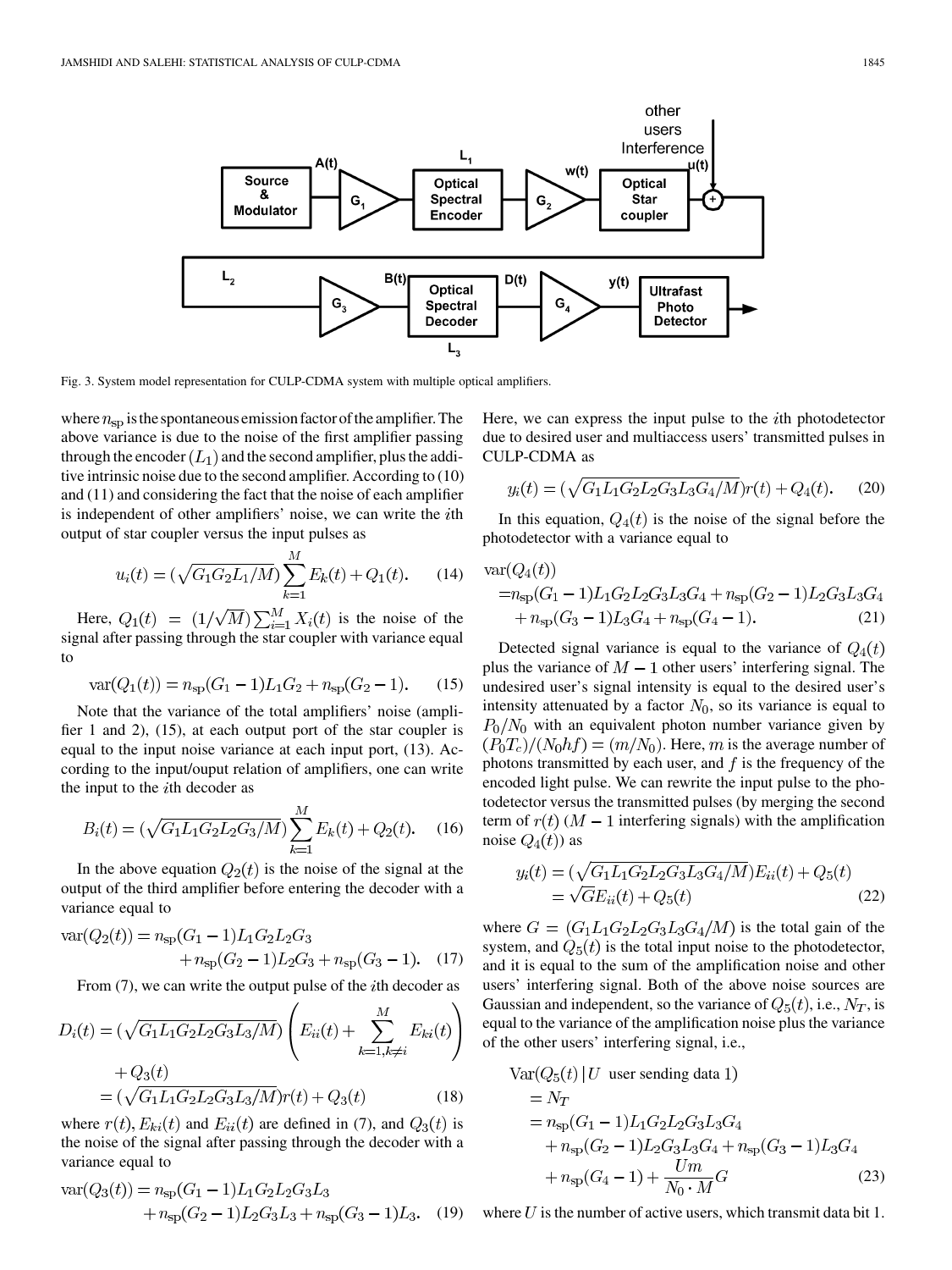For our performance analysis and for the sake of mathematical simplicity, we assume an ideal high-speed detector for the determination of the received signal. The detector indicates the intensity of incident light, so the decision variable is defined as

$$
Y_i = \frac{1}{2} \int_0^{T_c} |\sqrt{G}E_{ii}(t) + Q_5(t)|^2 dt.
$$
 (24)

Now, suppose that we can represent signal and noise in terms of their Fourier series as [[19\]](#page-9-0)

$$
E_{ii}(t) = \sum_{n=-L}^{L} a_n e^{j2\pi nt/T}
$$
 (25)

$$
Q_5(t) = \sum_{n=-L}^{L} q_n e^{j2\pi nt/T}
$$
 (26)

where  $a_n$  and  $q_n$  are Fourier coefficients of  $E_{ii}(t)$  and  $Q_5(t)$ , and  $2L + 1$  is the number of signal modes. Then, the decision variable is simplified to

$$
Y_i = \frac{T_c}{2} \sum_{n=-L}^{L} |\sqrt{G}a_n + q_n|^2.
$$
 (27)

The moment-generating functions of the above variable  $Y_i$  for transmitting 1 or 0 are

$$
\Psi_0(z) = \frac{1}{(1 + N_T \eta (1 - z))^{2L+1}} \tag{28}
$$
\n
$$
\Psi_1(z) = \frac{1}{(1 + N_T \eta (1 - z))^{2L+1}} \exp\left(\frac{-mG\eta (1 - z)}{1 + N_T \eta (1 - z)}\right) \tag{29}
$$

where  $N_T$  is the total noise variance of the detected signal as in (23),  $m$  is the average number of photons transmitted by the desired user for data bit 1, and  $\eta$  is the quantum efficiency of the detector. We note that this moment-generating function is obtained for the system if there are  $U$  interfering users.

After detection, thermal Gaussian noise is added to the detected electrical signal. Therefore, the distribution of the output signal from the detector is the convolution of a noncentral negative binomial distribution and a Gaussian distribution, which can be written in the form of the moment-generating function as

$$
\Phi_l(s) = \Psi_l(e^s) \exp\left(\frac{\sigma_{\text{th}}^2}{2} s^2\right), \quad l = 0, 1
$$
 (30)

$$
\sigma_{\text{th}}^2 = \frac{2 \cdot k_B \cdot T_r \cdot T_c}{R_L \cdot e^2}.
$$
\n(31)

Here,  $\sigma_{\text{th}}^2$  is the power of thermal noise,  $k_B$  is the Boltzman constant,  $T_r$  is the equivalent temperature of the receiver,  $e$  is the charge of the electron, and  $R_L$  is the resistance of the load, which is seen from the receiver input. The pdf  $P_v(v)$  associated with liberated photoelectrons from the detector and the additive thermal noise is equal to the inverse Fourier transform of  $\Phi_l(s)$ .

The probability of error for this system as shown in [\[4](#page-9-0)] is equal to

$$
P(\text{error}) = \sum_{i=1}^{M-1} P(\text{error} | i) P(i)
$$
 (32)

where  $P(\text{error} | i)$  is the probability of error if there are interfering users that are transmitting data bit 1 in the same slot that the main user transmits data, and  $p(i)$  is the probability of the presence of i interfering users. Assuming  $M-1$  interfering users, the probability that there are  $i$  users that transmit data on the desired pulse is [\[4](#page-9-0)]

$$
P(i) = \left(\frac{M-1}{i}\right) \left(\frac{1}{2K}\right)^i \left(1 - \frac{1}{2K}\right)^{M-1-i} \tag{33}
$$

where  $K$  is defined in Section II and is equal to the ratio of the bit period to the encoded pulse duration. For obtaining  $P(\text{error} | i)$ , we have

$$
P(\text{error} | i) = \frac{1}{2} [P(\text{error} | i, 0) + P(\text{error} | i, 1)]
$$

$$
= \frac{1}{2} \left[ \int_{\text{Th}}^{\infty} P_v(v | i, 0) \, dv + \int_{-\infty}^{\text{Th}} P_v(v | i, 1) \right] \tag{34}
$$

where  $P(\text{error} | i, l)$  is the probability of error if there are i users to interfere, the transmitted signal is  $l \in \{0, 1\}$ , and  $P_{\nu}(v \mid i, l)$ is the pdf of the output photoelectrons plus the thermal noise if there are  $i$  interfering users. Here, we define Th as the threshold and is selected such that it minimizes the probability of error. If the received signal exceeds the threshold level Th, the data bit is considered as 1; otherwise, it is recognized as 0. In obtaining the probability of error for this system, we choose a method based on saddle-point approximation [[19\]](#page-9-0). According to [[19\]](#page-9-0), a new function is defined as  $\Gamma_l(s) = \ln(\Phi_l(s)e^{-\text{Th}\cdot s})/(s)$ . If the positive root of equation  $\Gamma'_0(s) = 0$  is called  $s_0$  and negative root of equation  $\Gamma_1'(s) = 0$  is called  $s_1$ , the saddle-point approximation states that [\[19](#page-9-0)]

$$
\int_{\text{Th}}^{\infty} P_v(v|i,0) dv \approx \frac{\exp(\Gamma_0(s_0))}{\sqrt{2\pi \Gamma_0''(s_0)}}
$$
\n
$$
\int_{-\infty}^{\text{Th}} P_v(v|i,1) dv \approx \frac{\exp(\Gamma_1(s_1))}{\sqrt{2\pi \Gamma_1''(s_1)}}.
$$
\n(35)

By using (28)–(35), we can approximate the error probability of the system.

#### V. NUMERICAL RESULTS

In our numerical analysis, we use the following parameters, as shown in Table I, for a typical CULP-CDMA. The noise due to dark current is neglected in our analysis since the time of integration is too short. Fig. 4 shows the probability of error for the ideal and quantum-limited cases. For the ideal case, we neglect the shot noise effect. In the quantum-limited case, thermal noise is also neglected. The system is assumed to be lossless in both cases, i.e.,  $G = 1/M$ . Fig. 4 indicates that by increasing the number of photons, the quantum-limited case approaches the ideal case. By transmitting 5000 photons in a pulse, one can reach a probability of an error as low as  $2 \times 10^{-8}$  for the system parameters given in Table I.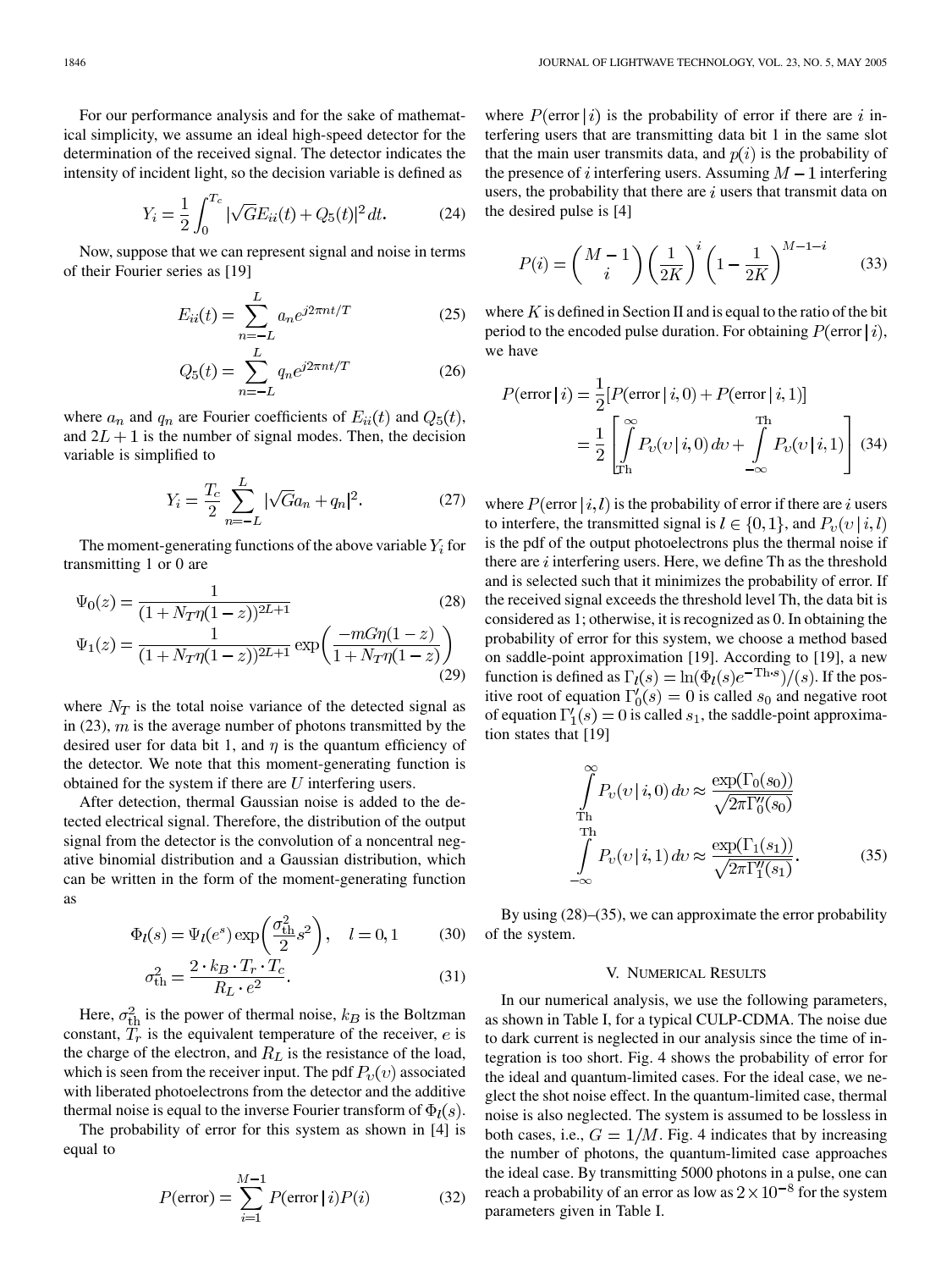TABLE I TYPICAL VALUES USED IN THIS PAPER

| $N_{\rm o}$      | Code Length                    | 128                              |
|------------------|--------------------------------|----------------------------------|
| $\overline{M}$   | Number of Users                | 20                               |
| $\boldsymbol{R}$ | <b>Bit Rate</b>                | 400 Mbps                         |
| $G_{\max}$       | Max. Gain of each Amplifier    | 1000 (30dB)                      |
| $n_{\rm sp}$     | Spontaneous Emission Factor    | 1.1                              |
| $T_{r}$          | Receiver Temperature           | 300K                             |
| $A_f$            | Fiber Area                     | $1 e^{-10 m^2}$                  |
| $R_{L}$          | Load Resistance                | $1000 \Omega$                    |
| $i_d$            | Dark current                   | $1e$ -10 A                       |
| $T_c$            | width of ultrashort pulse      | 80fsec                           |
| $\phi$ s         | <b>Saturation Flux Density</b> | $1e27$ photon/sec.m <sup>2</sup> |
| η                | Quantum Efficiency             | 0.8                              |
| $L_1(L_3)$       | Encoder(Decoder) Loss          | 7dB                              |
| L,               | Path Loss                      | 10dB                             |

Fig. 5 shows bit-error probability for a typical system without the amplifier. For this case, we consider the effect of various losses in the network and thermal noise on the performance of the system. It is apparent that by transmitting  $5 \times 10^6$  photons in a pulse, i.e., 1000 times (30 dB) that of the quantum-limited case, one can reach an error probability equal to  $2 \times 10^{-8}$ . We combat this difference by using optical amplifiers in the network.

The main issue for assigning gain values to optical amplifiers is due to their corresponding saturation effect. Saturation occurs when the ratio of the input photon number to the amplifier exceeds a threshold. This threshold should be selected in such a way that the amplifier operates in its linear regime, and it is customary to choose the average number of the output signal photons to be below  $0.1\phi_s A_f T$  where,  $A_f$  is the fiber area and  $\phi_s$  is the saturation photon flux density [[20\]](#page-9-0). The value of the fiber effective area is assumed to be  $10^{-11}$  m<sup>2</sup>. In this paper, we choose an algorithm similar to [\[20](#page-9-0)]. In this method, each amplifier operates in the linear regime by restricting the average number of photons in each pulse to be below the saturation threshold; then, the maximum achievable gain is assigned to each amplifier. This gain is the minimum value between the allowed gain due to the saturation restriction and the maximum gain for a typical optical amplifier. It means that the gain values can be set to a maximum number between 1 and 1000 (the maximum gain considered for the amplifier in the text) if the output number of photons from the amplifier does not exceed  $0.1\phi_s A_f T$ .

Since the threshold of saturation is proportional to the time duration of input signal, the amplifiers, which are placed in the middle stages of the system, have larger saturation threshold. The saturation level for the  $G_1$  and  $G_4$  amplifiers in this typical system with the parameters specified in Table I is equal to 4000

photons, which means that the number of photons at the output of these amplifiers cannot exceed 4000 photons. This number of photons corresponds to a peak power of 1.27 mw. The saturation level for the  $G_2$  and  $G_3$  amplifiers is equal to 512 000 photons. This value corresponds to the same level of peak power due to the broadening of the encoded light pulse. As seen in Fig. 3, the amplified encoded pulse will be transmitted through the fiber. Its time duration is about 51.2 ps, and its maximum power is 1.27 mW. Using these parameters, we can neglect the nonlinear effects of the fiber on the pulse shape [[13\]](#page-9-0). We should note that we assume that dispersion does not affect the performance of the system i.e., a dispersion compensation technique is used to eliminate the effect of dispersion [\[21\]](#page-9-0).

Using the previously mentioned algorithm, the BER for the systems with one to four amplifiers is obtained using saddlepoint approximation, and the results are sketched in the Figs. 6, 8, 9, and 11. It can be seen that the performance of the system when using the optical amplifier approaches that of quantumlimited performance. In addition, the gain values of optical amplifiers for the important configurations are sketched in Figs. 7, 10, and 12. As can be seen in these figures, saturation of optical amplifiers depends on the transmitted peak pulse, duration of traversing pulse, and the amount of loss and gain prior to their input.

If there is only one amplifier in the system as it is seen in Fig. 6, then the amplifier denoted as  $(G_2)$ , i.e., the second amplifier in Fig. 3, achieves the best performance, while  $(G_3)$  achieves a better performance than both  $(G_1)$  and  $(G_4)$ . In general  $(G_2)$  and  $(G_3)$  amplifiers have higher saturation threshold, as described above, than  $(G_1)$  and  $(G_4)$  amplifiers, so they can have more gains than the other two configurations, causing them to perform better in this system.  $(G_2)$  performs better than the  $(G_3)$  amplifier due to the fact that under equal circumstances, the postamplifier configuration usually operates better than the preamplifier configuration [[20\]](#page-9-0). However, this is not the usual case when considering the saturation effect of the amplifiers. As it is seen in Fig. 6, the performance of the system with the first amplifier  $(G_1)$  is the worst compared with the other three configurations.

In Fig. 7, the values of amplifier gains are shown for one-amplifier configurations. In these configurations, at first  $G_1$  amplifier saturates, after that  $G_2$  and then  $G_4$ , will reach saturation level. The  $G_3$  amplifier will not be saturated if it is used alone in the configuration. The gain of the first amplifier reaches 1 by increasing the transmitted power. Due to our gain-setting algorithm, the value is set to 1, i.e., there is no amplification, if the input power to the amplifier exceeds the saturation threshold. This effect occurs for the first and fourth amplifier when there are 4000 photons at their output or there are 512 000 photons at the output of second and third amplifiers. This is the origin of the breaking point, which will be seen in Figs. 8 and 11, where we have considered the performance of the system. In that power region,  $G_1$  enters highly saturated regime, and as will be seen in Fig. 11, the performance of systems that do not use  $G_1$  in their configuration reaches those systems using  $G_1$ . Due to the gain-setting algorithm, when more than one amplifier is used, amplification in the early stages of the configuration causes the following amplifiers into saturation level, as will be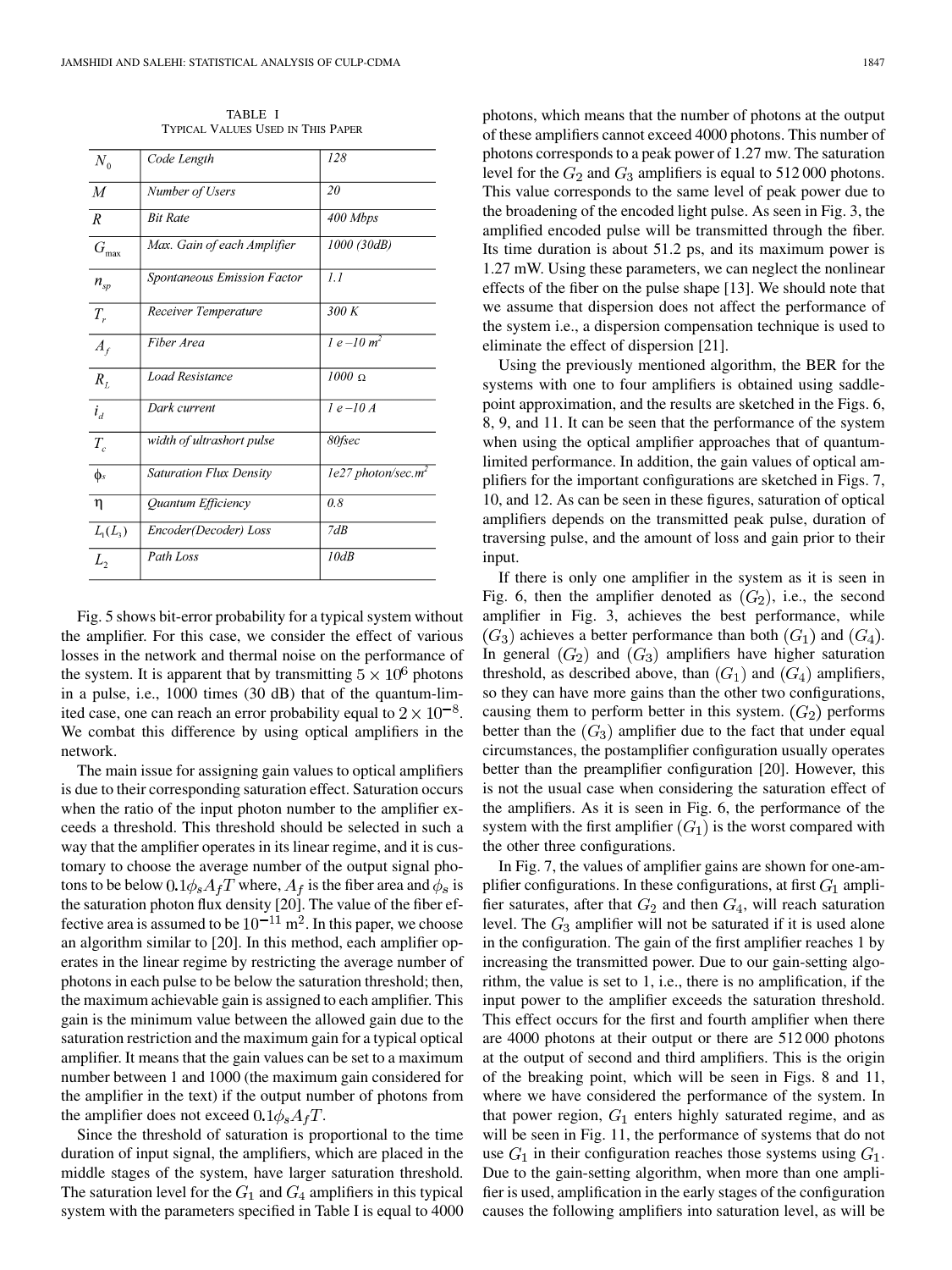

Fig. 4. BER versus normalized threshold for ideal and quantum-limited cases.



Fig. 5. BER versus normalized threshold for ideal case and a typical system without amplifiers.

seen in Figs. 10 and 12. This fact causes each following amplifiers' gain to be affected by the previous amplifiers' gain setting. However, for the first amplifier, the gain could remain fixed since it is not followed by any preceding amplifier.

The performance of the two amplifiers configurations is sketched in Figs. 8 and 9. As it is seen in these figures,  $(G_1, G_2)$  and  $(G_2, G_3)$  configurations are the best configuration among two-amplifier systems. The performance of the system that uses the  $(G_1, G_2)$  configuration is superior to other configurations when transmitted source power is low. However, by increasing the transmitted power, the first amplifier reaches its saturation regime, i.e., the transmitted power into the  $G_1$ amplifier exceeds its saturation power, so due to our gain-setting algorithm, its gain is set to 1, and it would not have any effect on the performance of the system. As it is seen in Fig. 8, the performance of the  $(G_2, G_3)$  configuration is slightly better than the performance of the  $(G_1, G_2)$  as the transmitted power is increased and ultimately reaches the performance of four-amplifier configuration.  $(G_1, G_4)$  has the worst performance in the two-amplifier configurations; this is due to the fact that  $G_1$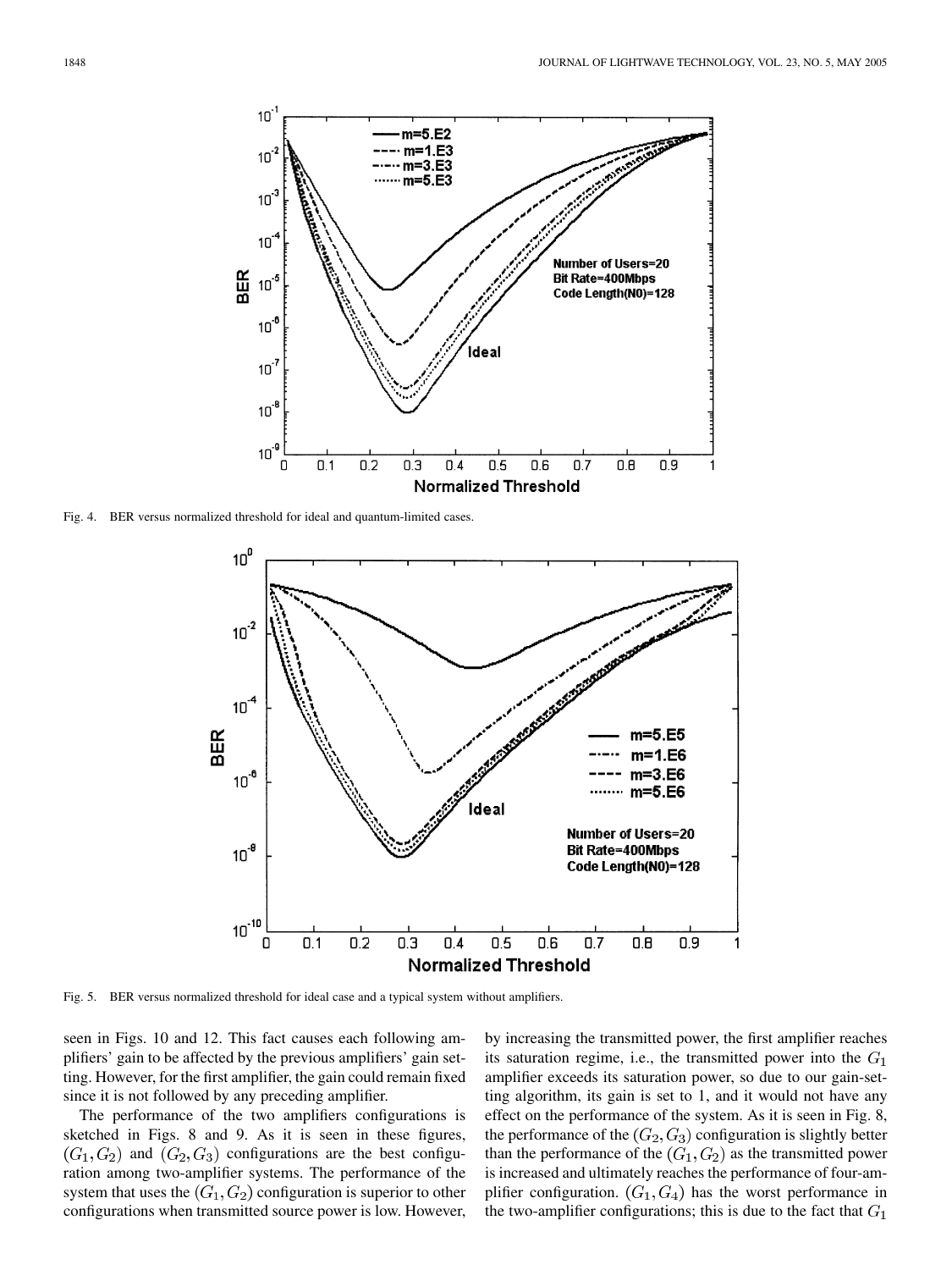

Fig. 6. BER versus peak transmitter power for quantum-limited case, and a typical system with one amplifier or four amplifiers.



Fig. 7. Amplifier gain values versus peak transmitter power for one amplifier system.

suffers from a low-saturation regime and  $G_4$  suffers from a low signal-to-noise ratio; hence, the combined configuration gives the worst possible performance (see Fig. 8).

In Fig. 10, the value of the amplifier gains are shown in two of the best two-amplifier configurations, i.e.,  $(G_1, G_2), (G_2, G_3)$ . It can be seen that the gain of the  $G_1$  amplifier decreases by increasing the input pulse power until it reaches 1 at the breakpoint. Therefore, one can conclude that the  $(G_1, G_2)$  configuration performs better than the  $(G_2, G_3)$  configuration before breakpoint, as seen from Fig. 8. As can be seen in this figure, after breakpoint, due to the saturation of the first amplifier, the gain of the second amplifier will be the same for both configurations. Due to the gain setting of the third amplifier, the  $(G_2, G_3)$ configuration has better performance than the  $(G_1, G_2)$  configuration, which is in line with the BER of the systems, as discussed in Fig. 8.



Fig. 8. BER versus peak transmitter power for quantum-limited case, and a typical system with two and four amplifiers.

For the three-amplifier case, the best amplifier placement is the  $(G_1, G_2, G_3)$  configuration (Fig. 11). It is seen in Fig. 11 that the probability of error for the  $(G_1, G_2, G_3)$  configuration is extremely close to the performance of the four-amplifier configuration  $(G_1, G_2, G_3, G_4)$ . This is due to the saturation effect of the first amplifier, which can be observed in Fig. 7. Comparing the  $(G_1, G_2, G_3)$  with the  $(G_2, G_3)$  configuration indicates that their difference is only in the low-power regime, and this difference is mainly due to the effect of the  $G_1$  amplifier. The performance of both configurations is equal when the  $G_1$ amplifier is in its saturation level, which is shown in Fig. 12. In Fig. 11 and others, the breaking point in the performance curves are due to the saturation effect of the  $G_1$  amplifier beyond which the gain of  $G_1$  amplifier is reduced to 1(0 dB).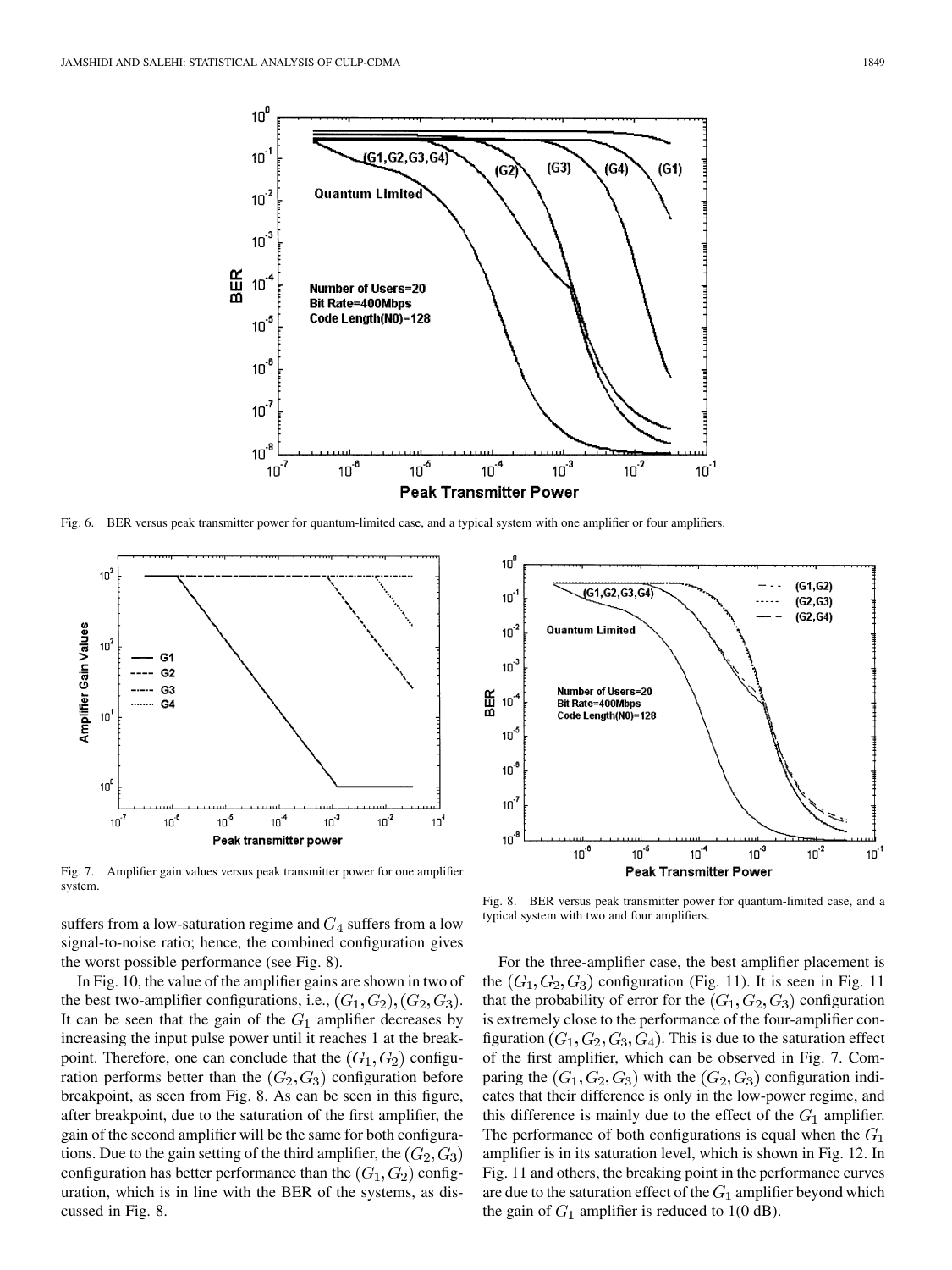

Fig. 9. BER versus peak transmitter power for quantum-limited case, and a typical system with two and four amplifiers.



Fig. 10. Amplifier gain values versus peak transmitter power for two types of two-amplifier systems.

In Fig. 12 the value of amplifier gains are shown in fouramplifier configuration, i.e.,  $(G_1, G_2, G_3, G_4)$ . As seen in this figure, the fourth amplifier always operates in the saturation regime, and its gain is set to 1, and the gain of the first amplifier is set to 1 after the breakpoint as well. This confirms the results obtained in Fig. 11 that the performance of the  $(G_1, G_2, G_3)$ configuration is equal to the performance of the four-amplifier configuration. It also confirms the result obtained in Fig. 8 that in high-power regime, after breakpoint, the  $(G_2, G_3)$  configuration has a performance equal to the four-amplifier configuration.

From the above discussions, one can deduce that choosing  $G_2$  is best when one considers one-amplifier configuration. However, if we want to use a two-amplifier configuration, then it is best to choose the  $(G_1, G_2)$  configuration in the low-power regime and the  $(G_2, G_3)$  configuration in the high-power regime.

To obtain amplifier gain values for the  $(G_1, G_2, G_3, G_4)$  configuration at peak power  $10^{-4}$ , for example, a line parallel to



Fig. 11. BER versus peak transmitter power for quantum-limited case, and a typical system with three and four amplifiers. The breaking point in the above curve is due to the saturation effect of  $G_1$  beyond which the gain of the first amplifier  $G_1$  is set to unity, i.e., 0-dB gain.



Fig. 12. Amplifier gain values versus peak transmitter power for four amplifier system, i.e.,  $(G_1, G_2, G_3, G_4)$ .

the vertical axis is drawn, and the intersection of this line with other curves indicates the gain value for that amplifier. For this example, at  $P_0 = 10^{-4}$ ,  $G_4 \cong 1$  (0 dB),  $G_3 \cong 200$  (23 dB),  $G_2 \cong 600 \, (\cong 27 \, \text{dB})$ , and  $G_1 \cong 20 \, (13 \, \text{dB})$ .

#### VI. CONCLUSION

This paper discussed and analyzed the performance of a coherent ultrashort light pulse code-division multiple-access (CULP-CDMA) system with multiple optical amplifiers. A comparison between the quantum-limited case and a typical system exhibits about 1000 times difference in average photon number required for the same probability of error. This difference in input photon number approaches zero by using optical amplifiers. Performance analysis was done for different configurations of optical amplifiers. It is shown that by placing optical amplifiers in the second and third stages, i.e.,  $(G_2, G_3)$ ,